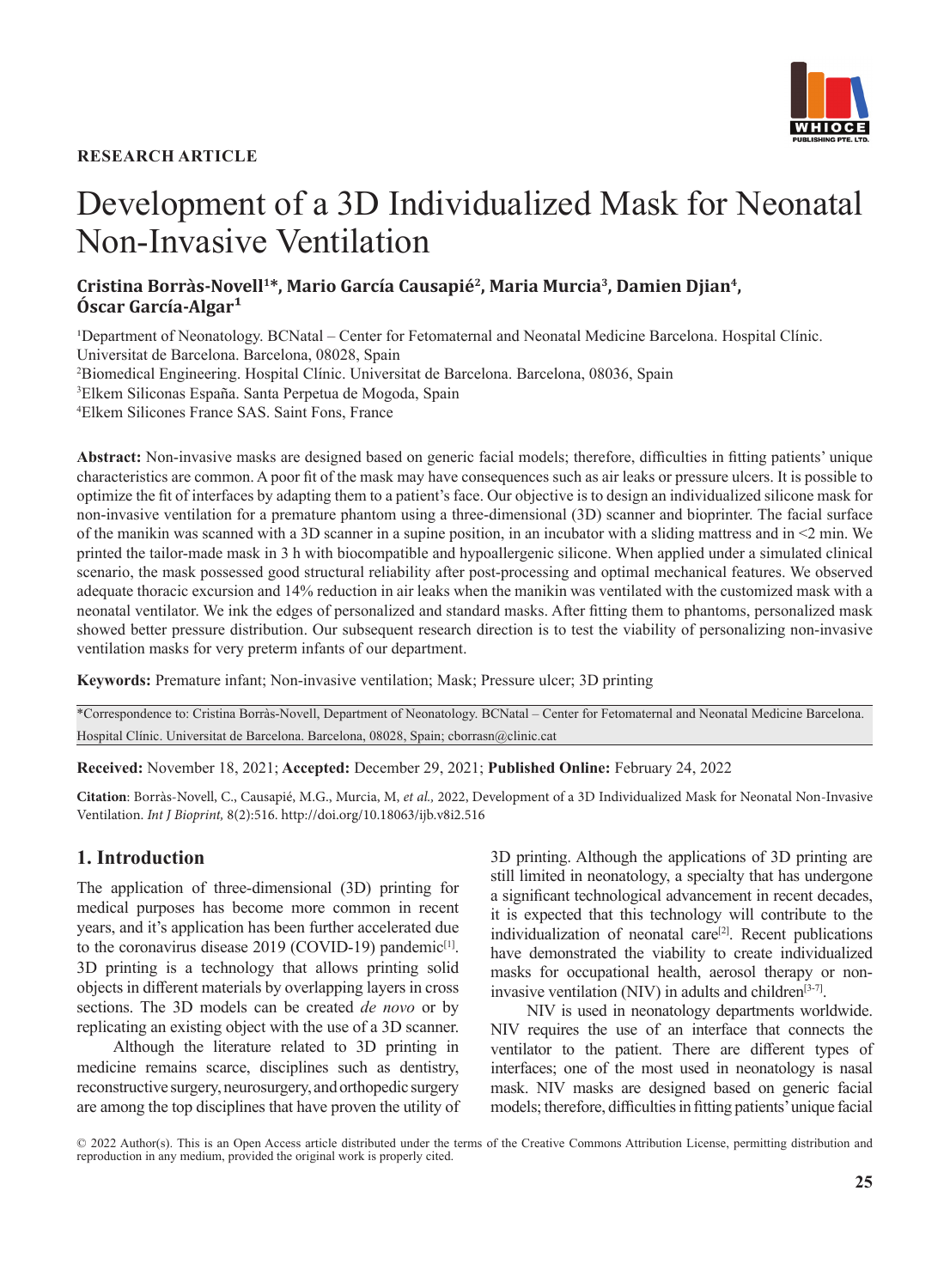characteristics are quite inevitable, especially in younger patients or in patients with peculiar facial features<sup>[3,8]</sup>. A poor fit of the mask may have relevant clinical consequences such as air leaks, making it difficult to achieve proper ventilation, and oxygenation<sup>[9]</sup>. The great diversity of human faces' geometries, especially in newborns during the 1st days of life or in growing infants, may represent a limitation for standardized masks<sup>[5]</sup>. An individualized mask was recently designed for the application of nocturnal continuous positive airway pressure (CPAP) in a pediatric patient with Treacher-Collins syndrome and obstructive sleep apnea<sup>[3]</sup>. With the use of this individualized mask, Morrison *et al*. described an air leakage reduction of 74% and a greater adherence of the patient to therapy compared to the standard mask.

In addition, skin in-contact with the mask can suffer pressure ulcers, especially if the mask does not fit properly. Mask-related pressure ulcers cause pain, discomfort and loss of function, resulting in extended hospital stays and increased costs[4], and are recognized as preventable adverse events in healthcare<sup>[10,11]</sup>. Despite the application of best practices to prevent medical device-related pressure ulcers, the Skin Adverse Events' Working Group of the Hospital Clínic reported an incidence of 30.7% of pressure ulcers related to the use of NIV masks in very preterm infants during the 1<sup>st</sup> week of life (65% of these patients will suffer from a recurrence)<sup>[12]</sup>. Other complications related to these ulcers can range from local/systemic infections to long-term scars.

More effective strategies to prevent pressure ulcers related to the use of medical devices are urgently needed<sup>[4]</sup>. There is no report regarding individualized neonatal masks for NIV. We believe that 3D printing can make an important contribution to a more personalized neonatal care in the near future.

Before a planned test with premature patients, we checked with the present work the feasibility of the process of creating and printing a 3D customized mask for NIV for a manikin. Our primary objective is to design an individualized prototype of a biocompatible silicone nasal mask for NIV for the Premature Anne manikin from Laerdel® using a 3D printer. The secondary objectives are:

- (i) To assist the manikin achieve adequate thoracic excursion using the customized mask;
- (ii) To compare the reduction in air leakage between the customized mask and standardized mask suitable for the aforementioned manikin; and
- (iii) To compare the pressure distribution at the skin contact areas between the customized mask and standardized mask suitable for the aforementioned manikin.

# **2. Methods**

This experimental observational study was carried out in the Neonatology Department of the Hospital Clínic Barcelona in 2020 and 2021.

The research team made up of two physicians and six nurses who are part of the Skin Adverse Events' Working Group of our hospital. The project was also a collaboration with an engineer from the Biomedical Engineering Department of the Hospital Clínic who is used to work on 3D printing models in resin for orthopedic and reconstructive surgery, and a collaboration with Avinent Implant System S.L.U. (Santpedor, Spain) and Elkem Silicones France SAS companies.

The followings steps were proposed to obtain the tailor-made mask:

- (i) Image capture. Scan of the facial surface of the manikin was made using the 3D Peel 2 CAD scanner with LED light. The scanner has a mesh resolution of 0.25 mm and a scan area of 380 mm  $\times$  380 mm. This step necessitates the use of a device that does not need contact with the manikin, can be used inside the incubator and does not use harmful radiations.
- (ii) Image processing. Once the points' cloud of the scanned surface was obtained, we converted it into a.STL file (standard data transmission format that transformed the scanned volumetric surface to a solid reconstruction using triangle-faces modeling). Next, we redesigned the standard mask model by adapting the part that is in contact with the manikin so that it matches the exact physiognomy of the scanned face.
- (iii) 3D mask printing. The mask was printed using the Liquid Deposition Modeling technique, which consists of deposition by extrusion of liquid silicone at room temperature with a curing process. The printed mask had a resolution of 200 µm thick layer and was extruded through a nozzle orifice with diameter of  $234 \mu$ m. Avinent Implant System S.L.U. (Santpedor, Spain) Company is the owner of the bioprinter. The chosen material for this purpose was from the AMSil™ Silicone Elastomers series. Elkem Silicones France SAS Company is the manufacturer of the silicone. In addition to the already known properties, other properties of silicone include resistance to oxidation processes, thermal stability, and resistance to compression and friction; these properties justify the wide application of silicone in the health sector. Moreover, the printable silicone is hypoallergenic when it is in contact with the skin.

We compared air leaks detected by the ventilator between the customized mask and the standard mask that corresponds to the size of the manikin according to our interface selection protocol for non-invasive neonatal ventilation. The standard mask used was the CareFusion® Infant Flow LP Nasal CPAP System. The manikin was modified to minimize leakage through the mouth.

The edges of both masks were marked with ink on the face of the manikin to qualitatively compare their support areas**.**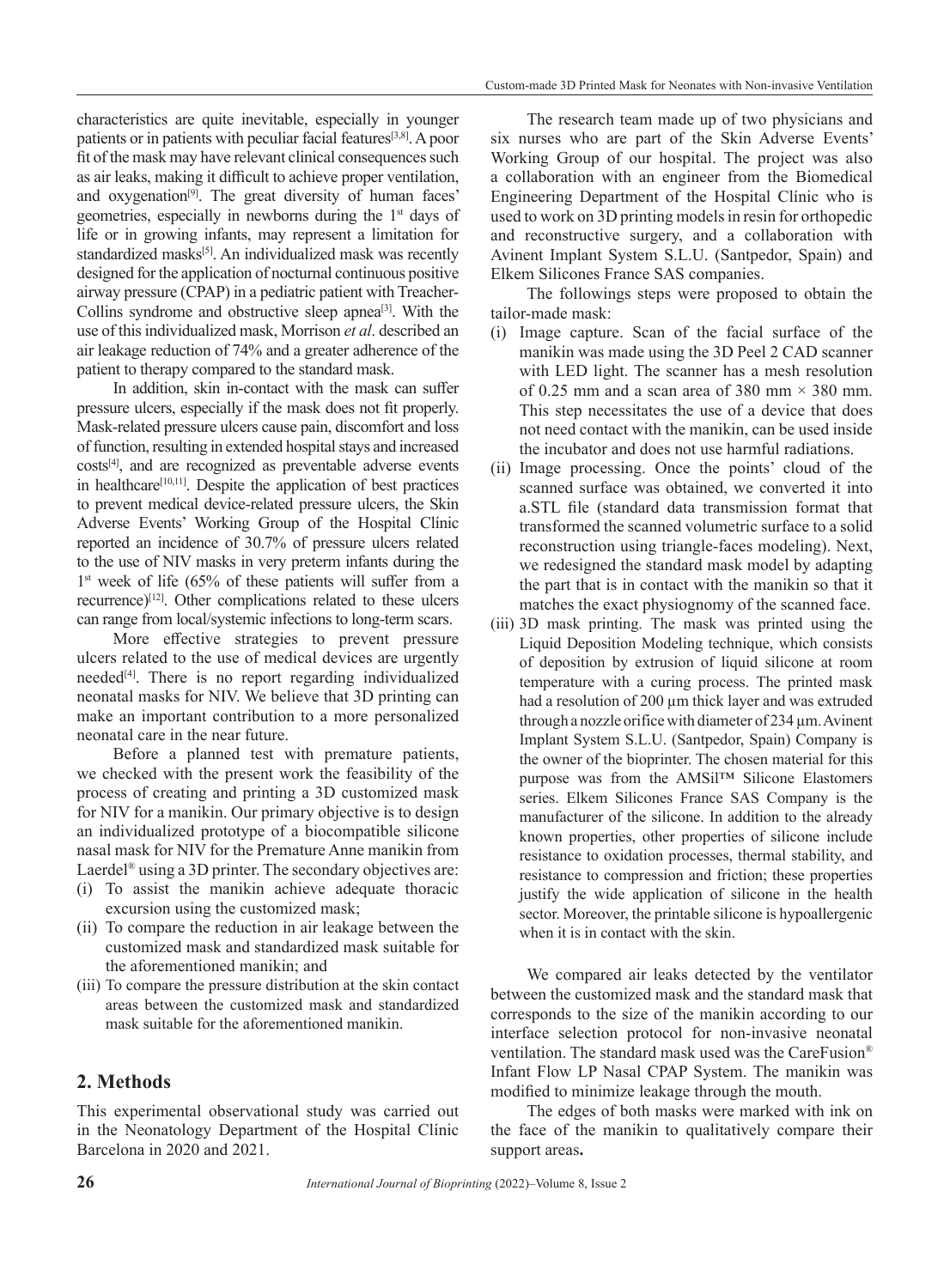Since the current prototype was developed on a base and tested on the face of a mannequin, an ethical approval was not necessary and was therefore not sought from the ethics committee of our center.

# **3. Results**

#### **3.1. Image capture**

The facial surface of the manikin was scanned with a 3D Peel 2 CAD scanner, as shown in **Figure 1**. The manikin was placed in a supine position, in an incubator with a sliding mattress and with three spatial reference points. The procedure lasted 10 min, with a direct light to manikin's eyes in  $1.5 - 2$  min.

#### **3.2. Image processing**

We use Mimics Medical 24.0 program from Materialize (approved for designing medical and surgical devices for medical use) to customize a mask that perfectly fits the geometry of the manikin with smooth contact boundaries. The customized mask was designed to rest on the nasal bone, nasolabial sulcus and philtrum, without contacting the alas of the nose nor obstructing the nostrils. In the manikin that was used to design the prototype of customized mask, its size would correspond to the XS–S size of commercial masks. The work related to image processing and subsequent design corrections under medical guidelines lasted 2 h (**Figure 2**).

# **3.3. 3D printing**

The created design was sent for printing. The process of printing the mask with selected biocompatible and hypoallergenic silicone (AMSil™ Silbione™ 24501- 50 TRS A-B) took 3 h and consumed about 2 g of the material. The first mask obtained, as shown in **Figure 3**, had no macroscopic defects. An adhesive silicone strip type Silbione RTGel 4642 A&B (which does not damage

the skin after removal) was added to the edge of the mask in contact with the manikin to optimize its adherence.

The manikin was ventilated with non-invasive ventilator and the printed mask with adequate thoracic excursion.

Since air leakage percentage was not displayed on our neonatal non-invasive ventilators, we created a "leakfree circuit" with an invasive ventilator. For this purpose, the manikin leaks were blocked with a plasticine mold in the mouth and printed mask was connected to inspiratory and expiratory tubing. Under the same conditions, with a constant flow of air, invasive ventilator measured 78% of air leakage from standardized mask, and 64% from individualized mask.

For evaluating how the mask was fitted to the manikin's face, we marked with ink the edges of both masks. We fitted both mask to two manikin's face prints during 30 s. Pressure distribution is shown in **Figure 4**.

We estimated that the whole process might involve 6 h and cost 80 euros. This price also accounted for the time spent by the team of engineers, who designed the prototype and made the subsequent corrections under medical criteria, and the materials used.





**Figure 1.** Scan of the facial surface of the manikin.

**Figure 2.** (A) Customized mask design. (B) Comparison of the contact surface with the standardized mask (in orange) and with the customized mask (in blue).



**Figure 3.** (A) Checking the fit of printed nasal mask on the face of the manikin (B) checking the adherence of printed nasal mask to the face (without subjection system).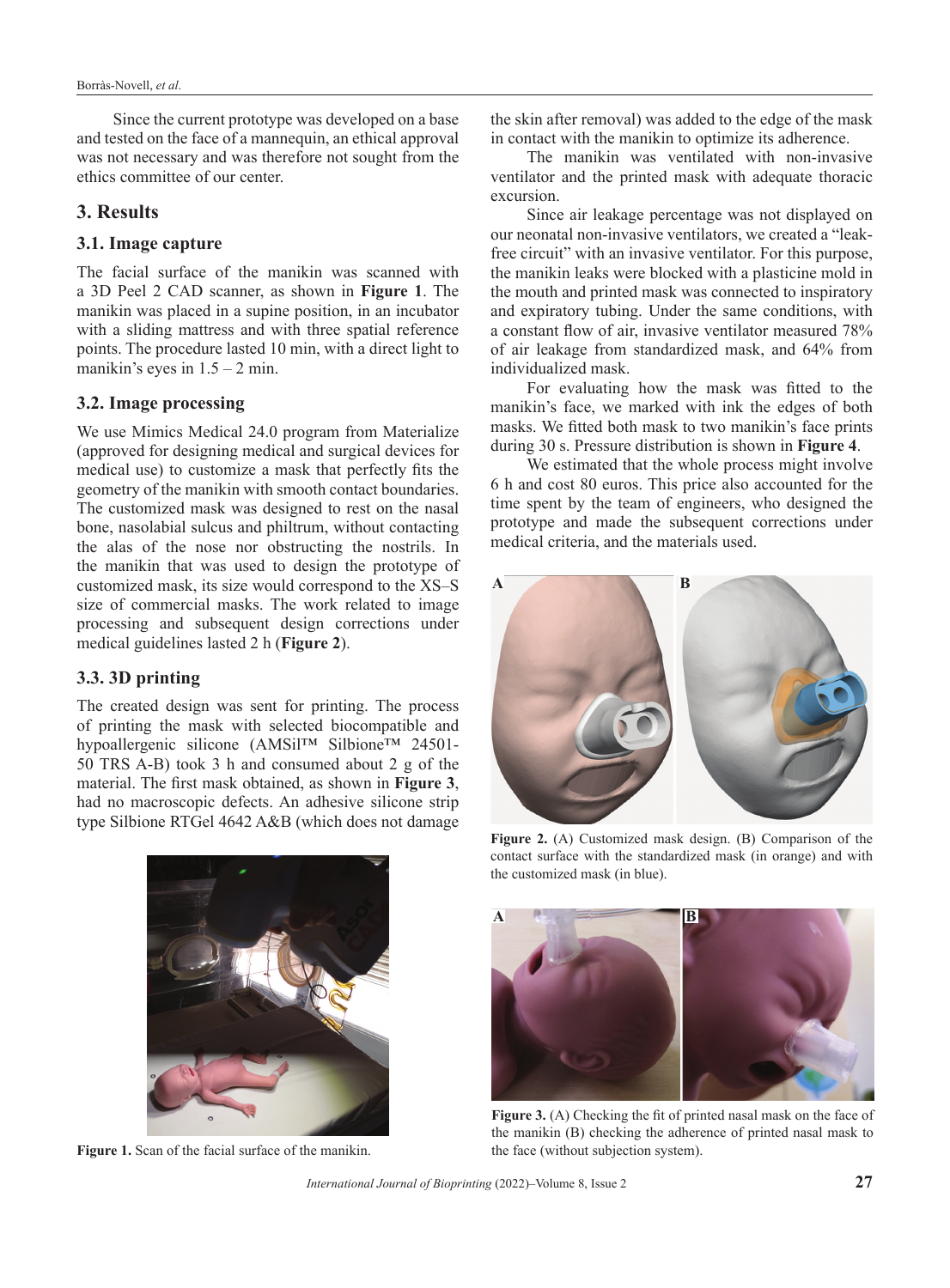

**Figure 4.** (A) Support areas of the personalized nasal mask. (B) Support areas of the standard nasal mask to two manikin's face prints. Material used for customized mask was AMSil™ Silbione™ 24501-50 TRS A-B from Elkem Silicones France SAS. Material used for standardized mask was Medical Grade Liquid Silicone Rubber from CareFusion *®* and for printed faces was Agilus30Clear from Stratasys TM (PolyJet*®* technology).

#### **4. Discussion**

This is a pilot study that demonstrated that a customized NIV mask for a manikin (a manikin that emulates the size of an extremely premature patient) can be 3D printed using a 3D scanner imaging system. The customized nasal mask was designed to mimic existing nasal masks but has a tailor-made shape to fit the manikin's face. The evaluation of the process of designing a mask from scan data, the organization of its manufacture and the printing of the prototype described in this study are valuable experiences for future reference.

To the best of our knowledge, although this is not the first study that demonstrated effectiveness of 3D scanning and printing technology in healthcare $[6,8]$ , this is the first article reporting the manufacture of a 3D individualized mask for neonatal population and the application of silicone certified for medical use.

The use of NIV changed the way neonatologists treated patients with respiratory failure, thereby minimizing the risks and complications associated with endotracheal intubation and invasive ventilation. There are between 350,000 and 400,000 births each year in Spain; about  $7 - 13\%$  are preterm births<sup>[13]</sup>. The majority of very preterm infants (born before week 32 of gestation) need NIV, especially during the first few days or weeks of life. Around 100 very preterm infants are born in our hospital each year; more than 70% of them will require NIV for a mean period of 8 days. NIV needs an interface that links the ventilator with the patient. There are different types of interfaces, for example, prongs or nasal masks (the current project is based on nasal masks). Unfortunately, the use of these interfaces has raised other problems such as air leaks and pressure ulcers<sup>[14]</sup>. It is possible to optimize the fit of these interfaces by adapting them to the specific characteristics of each patient<sup>[6,15]</sup>.

Given the vulnerability of the target population (very premature infants), the development conditions of the mask are very demanding. For this reason, we proposed a preliminary study in which we worked with a manikin (subject of the present publication).

Requested requirements for the first step of the described process, that is, facial image capture, were accomplished. We worked without touching the manikin (scanning the face instead of using a mold), keeping it inside the incubator (avoiding extra mobilizations), and without using harmful radiation or long light exposures (maximum 2 min). It is known that long or intense light exposures are detrimental to the neurodevelopment of premature patients[16]. AsorCAD Creafom gamma Academia 3D scanner has given us these advantages as well as an adequate image resolution for the size of the manikin's face. This step lasted less than 10 min, similar to that described by Willox *et al*. in their customized masks' tests on adult patients[8]. This form of facial image capture has a limitation that it can be affected by the patient's gestures, so a neutral posture of the face should be acquired<sup>[8]</sup>.

The 3D printing of the mask has been made with a biocompatible and hypoallergenic silicone thanks to the participation of the companies Avinent Implant System S.L.U. (Santpedor, Spain) and Elkem Silicones France SAS. 3D printing with silicone is a strong point of our project, because despite its universal use in healthcare, the application of this material in 3D printing is quite novel. Its most notable characteristics are low allergenicity, durability, non-deformability and stability at high temperatures (in case of sterilization procedures). The transparency of the mask is a point to improve. A breakthrough in the field of 3D printing materials is expected in the near future.

The personalized mask perfectly fits the facial features of the manikin compared to standardized masks. We believe that this perfect fit reduces air leaks and avoids an excessively firm fixation as indicated in our results. If the mask is too tightly fitted, the pressure on the skin leads to the appearance of skin lesions. Through the qualitative tests with ink, we observed that the support area of the personalized mask on the face was homogeneous and the pressure was better distributed, but even so, there is no guarantee that the personalized mask will not cause pressure injuries in patients. This is an issue to be explored in further studies. The standardized mask discontinuously rested on manikin's face; high pressure points on the nasal bridge and the upper lip were detected. These areas are susceptible to frequent occurrence of pressure ulcers<sup>[12]</sup>.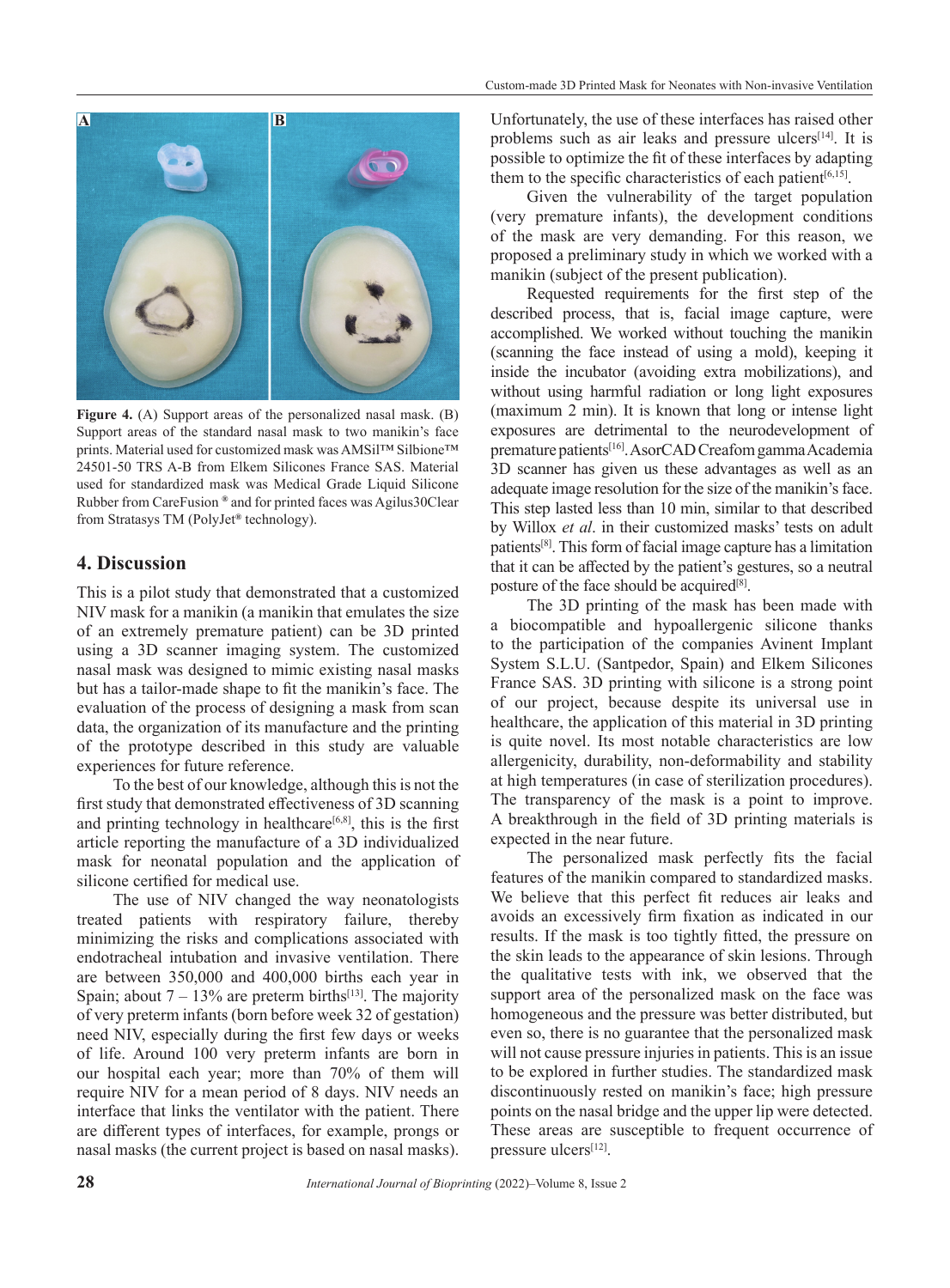Finally, the physical characteristics of the 3D printed prototype allow the incorporation of an adhesive silicone strip in the contour that rests on manikin; this strip does not damage the skin when it is removed. This extra adherence may reduce damage caused by friction mechanisms, instead of pressure mechanisms. Willox *et al*. added *granuflexv* to their printed prototype to cushion the edges as the mask seems more rigid<sup>[8]</sup>. The adhesive silicone strip could also be used in commercially available masks.

The use of a resuscitation manikin in this study enabled us to connect a ventilation system to the manikin to check the correct thoracic excursion with the use of a tailor-made mask. However, due to such use of the phantom, other ventilatory parameters could not be tested.

3D printing can also become a potentially useful tool for both patients and health personnel in the background of the COVID-19 pandemic. Individualized printed masks represent an improvement in NIV therapies for patients affected by respiratory failure. On the other hand, customized masks could also play a role in the protection of healthcare personnel; some studies have demonstrated the application of 3D printing in the development of personal protective equipment and respiratory protective devices $[7,17-19]$ .

At the end of the study, we estimated that the price of making an individualized mask was 80 euros at the time. To prevent NIV-related skin ulcerations, our hospital's protocol recommends the alternative use of two generic nasal masks of different sizes in every infant (these masks need to be renewed every 5 days). The total NIV days in our department are around 600 days/year, corresponding to the use of approximately 250 standardized masks. This price is, in general terms, higher than that of standardized masks (in our case, it is 4 times higher), but we believe that the cost can be substantially reduced by automating the design phase and by having the printer available in the hospital. Potential clinical benefits from tailor-made masks can lead to a favorable cost/benefit ratio.

The next step of our research team is to test the viability of the process in very preterm infants admitted in our department. This will include the previously mentioned steps (3D facial scan, image processing, and 3D printing process) by following the same methodology. To make sure very preterm infants could eventually benefit from these tailor-made masks as soon as possible, the team is dedicated to shortening the time that it currently takes to produce each mask by automating the design phase. This new proposed project will be presented to the ethics committee of our hospital. Once ethical approval is granted by the research ethics committee, we will conduct a clinical study to test the resulting tailor-made, 3D-printed NIV masks and compare their effectiveness and safety versus the standardized masks. The key endpoints of the project are related to the ability of the

tailor-made masks in optimizing patient's ventilation, and especially their ability to reduce skin ulcerations.

# **4. Conclusions**

Our research team has tested and validated the technical viability of designing and printing silicone tailor-made 3D facial masks for NIV to a very preterm manikin (Anne Premature from Laerdel®). The customization of these non-invasive masks allows perfect fit of the specific anatomic features of any given patient's face. In near future, these tailor-made masks could reduce air leaks and allow for a homogeneous distribution of pressure on the skin, thereby optimizing NIV and reducing the risk for skin ulcers, respectively.

# **Acknowledgments**

The authors would like to thank Avinent Implant System S.L.U. and Elkem Silicones France SAS, especially Lauriane Depernon (Technical Service Manager Skin Adhesives - Compentence Center – ATRiON), for their technological support and knowledge in the development of this project.

The authors would like also to thank to the Skin Adverse Events' Working Group of the Neonatology Department of Hospital Clínic for their collaboration, their expertise has been fundamental.

# **Funding**

Our project was granted by research aid Adolfo Valls-Respisurf of the Spanish Society of Neonatology (edition 2018).

# **Conflict of interest**

Authors Cristina Borràs-Novell, Mario García Causapié and Oscar García-Algar do not have conflicts of interest. Authors Maria Murcia and Damien Djian work in Elkem Company as Sales Manager HC&IAM Iberia and Sales Expert 3D printing Europa and R&I – Compentence Center – ATRiON respectively. The mentioned companies had altruist collaboration in the current project, within the framework of Research & Development.

# **Author contributions**

C.B.N. literature review, image capture, prototype design corrections, prototype tests, data management, data interpretation, draft manuscript, consolidation of coauthor comments, and paper finalization. M.G.C. image capture, prototype design, prototype tests, data interpretation, and manuscript review. M.M prototype design and manuscript review. D.D. prototype design, prototype printing, and manuscript review. O.G.A. conceptualization, work coordination, and manuscript review.